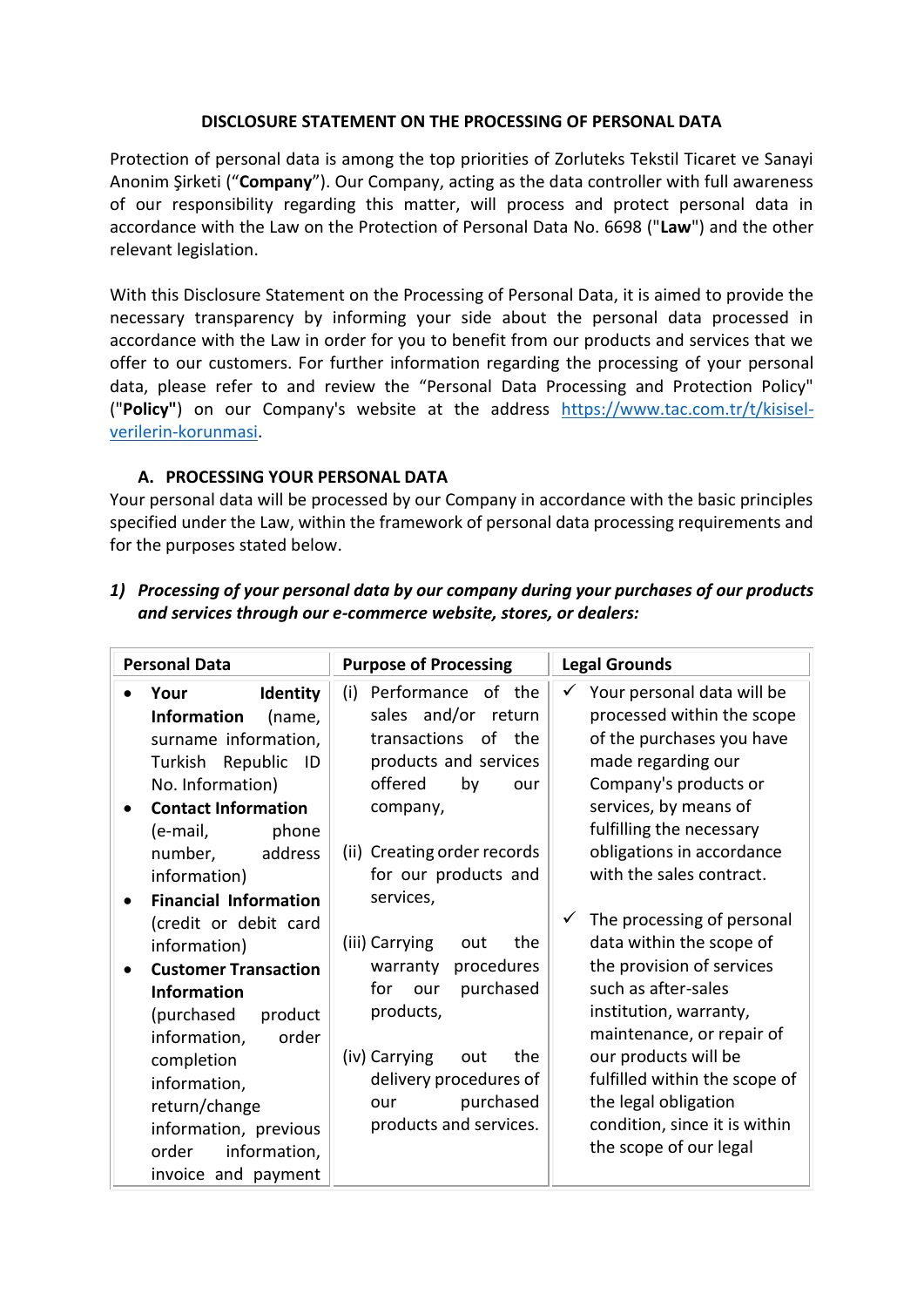| information, shopping | obligations (e.g., Consumer |
|-----------------------|-----------------------------|
| dealer information)   | Law No. 6502).              |
|                       |                             |

## *2) Processing your personal data within the scope of the memberships to our website:*

| <b>Personal Data</b>                                                                                                                            | <b>Purpose of Processing</b>                                                   | <b>Legal Grounds</b>                                                              |
|-------------------------------------------------------------------------------------------------------------------------------------------------|--------------------------------------------------------------------------------|-----------------------------------------------------------------------------------|
| Identity<br>Your<br><b>Information</b><br>(name,<br>surname information,                                                                        | Subscribing<br>(i)<br>to<br>our<br>website,                                    | Your personal data will be<br>✓<br>processed in accordance<br>with the membership |
| date of birth)                                                                                                                                  | (ii) Performance<br>οf<br>procedures<br>to                                     | agreement for you to<br>benefit from the                                          |
| <b>Contact Information</b><br>phone                                                                                                             | unsubscribe,                                                                   | advantages offered to your<br>side by subscribing to our                          |
| (e-mail,<br>address<br>number,<br>information)                                                                                                  | (iii) Performance<br>οf<br>update processes<br>0f<br>information received      | Company's website.                                                                |
| <b>Customer Transaction</b><br><b>Information</b><br>(purchased<br>product                                                                      | within the scope of<br>membership,                                             |                                                                                   |
| information,<br>order<br>completion<br>information,<br>return/change                                                                            | (iv) Performance of e-mail<br>number<br>phone<br>or<br>verification processes. |                                                                                   |
| information, previous<br>order<br>information,<br>installation/assembly<br>information, warranty<br>information, shopping<br>store information) | (v) Carrying<br>out<br>competition<br>and<br>lottery activities                |                                                                                   |
| <b>Transaction</b><br><b>Security</b><br><b>Information</b><br>(membership<br>password information)                                             |                                                                                |                                                                                   |

*3) Processing your personal data within the scope of customer relationship management and call center services:* 

| <b>Personal Data</b>                                                     | <b>Purpose of Processing</b>                                                                 | <b>Legal Grounds</b>                                                                                                             |
|--------------------------------------------------------------------------|----------------------------------------------------------------------------------------------|----------------------------------------------------------------------------------------------------------------------------------|
| Identity<br>Your<br><b>Information</b><br>(name,<br>surname information) | <b>Customer relations</b><br>management as well<br>as receiving and<br>covering the requests | $\checkmark$ In accordance with Article<br>5 of the Law, personal data<br>may be processed in the<br>case of legitimate interest |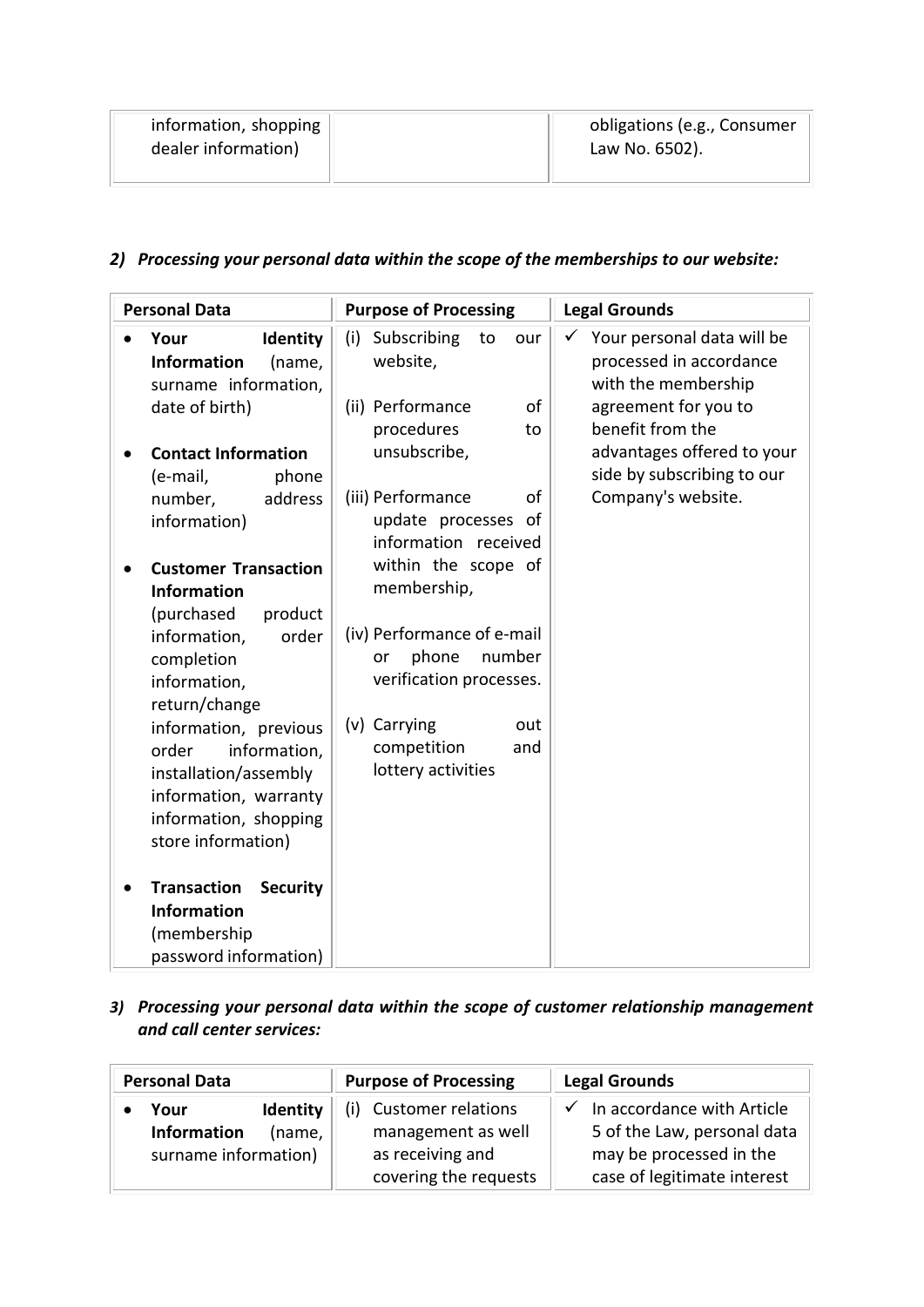| <b>Contact Information</b><br>(e-mail,<br>phone<br>address<br>number,<br>information)                                                                                                                                                                                                                                                                                 | or complaints of our<br>customers;<br>(ii) Improving business                                                                                                                                                                                                                    | of the data controller,<br>provided that it does not<br>prejudice the fundamental<br>rights and freedoms of the                                                                                                                                                                    |
|-----------------------------------------------------------------------------------------------------------------------------------------------------------------------------------------------------------------------------------------------------------------------------------------------------------------------------------------------------------------------|----------------------------------------------------------------------------------------------------------------------------------------------------------------------------------------------------------------------------------------------------------------------------------|------------------------------------------------------------------------------------------------------------------------------------------------------------------------------------------------------------------------------------------------------------------------------------|
| <b>Customer Transaction</b><br><b>Information</b><br>(purchased<br>product<br>information,<br>order<br>completion<br>information,<br>return/change<br>information, previous<br>information,<br>order<br>installation/assembly<br>information, warranty<br>information, shopping<br>information,<br>store<br>requests<br>customer<br>complaints<br>and<br>information) | processes by<br>performing internal<br>reporting of customer<br>requests and<br>complaints<br>(iii) Performing<br>authentication<br>processes in case of<br>taking advantage of<br>the campaigns or<br>opportunities offered<br>by our business<br>partners to our<br>customers. | persons concerned.<br>Pursuant to this, personal<br>data will be processed in<br>line with the legitimate<br>interest of our Company,<br>based on the importance<br>of ensuring customer<br>satisfaction, continuity,<br>preventing customer loss<br>and gaining new<br>customers. |

*4) Processing your personal data within the scope of fulfilling our company's legal obligations and carrying out commercial activities* 

| <b>Personal Data</b>                                                                                                                                                        | <b>Purpose of Processing</b>                                                                                                 | <b>Legal Grounds</b>                                                                                                                                                    |
|-----------------------------------------------------------------------------------------------------------------------------------------------------------------------------|------------------------------------------------------------------------------------------------------------------------------|-------------------------------------------------------------------------------------------------------------------------------------------------------------------------|
| Identity<br>Your<br><b>Information</b><br>(name,<br>surname information)                                                                                                    | Fulfillment of our<br>(i)<br>obligations arising<br>from the legislation                                                     | The requirement to be<br>✓<br>explicitly stipulated in the<br>laws specified in Article 5<br>of the Law (e.g. what data                                                 |
| <b>Contact Information</b><br>phone<br>(e-mail,<br>address<br>number,<br>information)                                                                                       | (ii) Providing information<br>to official institutions<br>or organizations,<br>submitting requested<br>information and       | should be present on the<br>invoice has been<br>determined in accordance<br>with the Tax Procedure<br>$Law$ ,                                                           |
| <b>Customer Transaction</b><br><b>Information</b><br>(purchased<br>product<br>information,<br>order<br>completion<br>information,<br>return/change<br>information, previous | documents<br>(iii) Conducting<br>accounting, financial<br>and audit processes<br>(iv) Performance of<br>information security | The legal obligation<br>specified in Article 5 of the<br>Law (e.g., data controllers<br>hold the obligations to<br>ensure data security in<br>accordance with the Law), |
| order<br>information,<br>installation/assembly<br>information, warranty                                                                                                     | processes,                                                                                                                   | If data processing is<br>$\checkmark$<br>required for the<br>establishment, exercise or                                                                                 |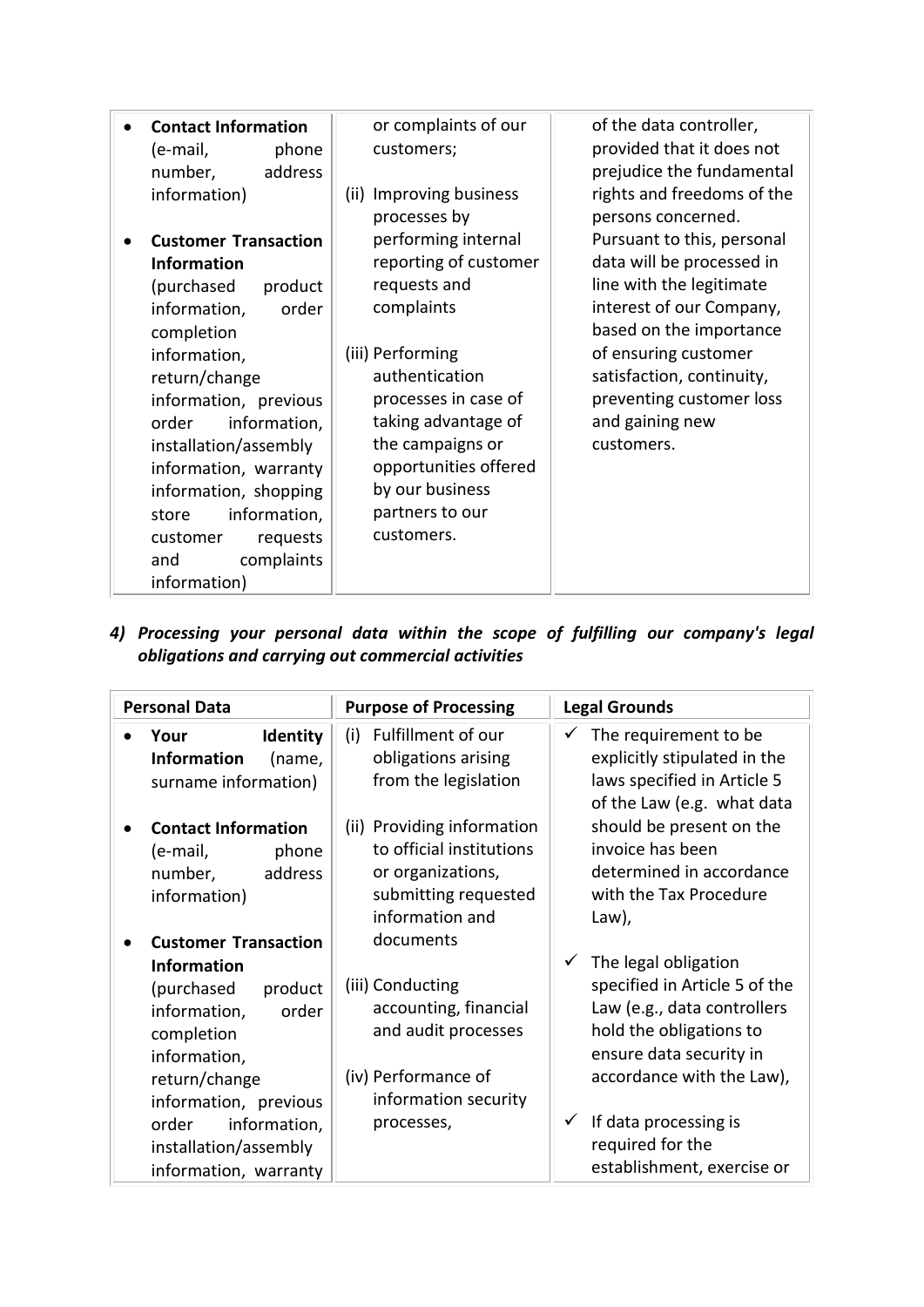| information, shopping<br>information,<br>store<br>requests<br>customer<br>complaints<br>and<br>information) | (v) Performance of sales<br>verification processes<br>(vi) Carrying out<br>competitions and<br>lotteries | protection of a right stated<br>in article 5 of the Law (e.g.,<br>if it is the subject of any<br>legal dispute having the<br>quality of evidence),                                                                                                                                                                                                                                                                                     |
|-------------------------------------------------------------------------------------------------------------|----------------------------------------------------------------------------------------------------------|----------------------------------------------------------------------------------------------------------------------------------------------------------------------------------------------------------------------------------------------------------------------------------------------------------------------------------------------------------------------------------------------------------------------------------------|
| <b>Visual and Audio Data</b><br>(store<br>camera<br>recordings)                                             |                                                                                                          | In accordance with Article<br>5 of the Law, personal data<br>may be processed in the<br>case of legitimate interest<br>of the data controller,<br>provided that it does not<br>prejudice the fundamental<br>rights and freedoms of the<br>persons concerned.<br>Pursuant to this, the<br>processing of personal data<br>within the scope of our<br>Company's commercial<br>activities will be considered<br>within the relevant scope. |

#### **B. SHARING PERSONAL DATA**

Your personal data may be transferred to the following persons in accordance with the conditions specified in the relevant article of the Law regarding the transfer of personal data;

- Our suppliers from whom we receive services in software, maintenance, security and personal data hosting within the scope of information technologies;
- Our supplier from whom we have received a call center service;
- Our suppliers from whom we receive services to deliver products within the scope of courier and logistics services;
- Our business partners from whom we receive legal support, if required,
- Business partner consultancy firms from whom we receive services for business development and execution of projects;
- Our suppliers, from whom we receive services for the purpose of performing customer authentication processes,
- Legally authorized public institutions and legally authorized private institutions within the scope of our statutory obligations.

### **C. PROCESSING AND SHARING YOUR PERSONAL DATA UPON YOUR EXISTING EXPLICIT CONSENT**

In order for the personal data to be processed for some purposes within the scope of the law, the explicit consent of the person concerned should be obtained. Our Company, acting in accordance with the personal data processing conditions set forth by the Law, shall process your personal data only if you have given your consent and pursuant to the following objectives of processing: